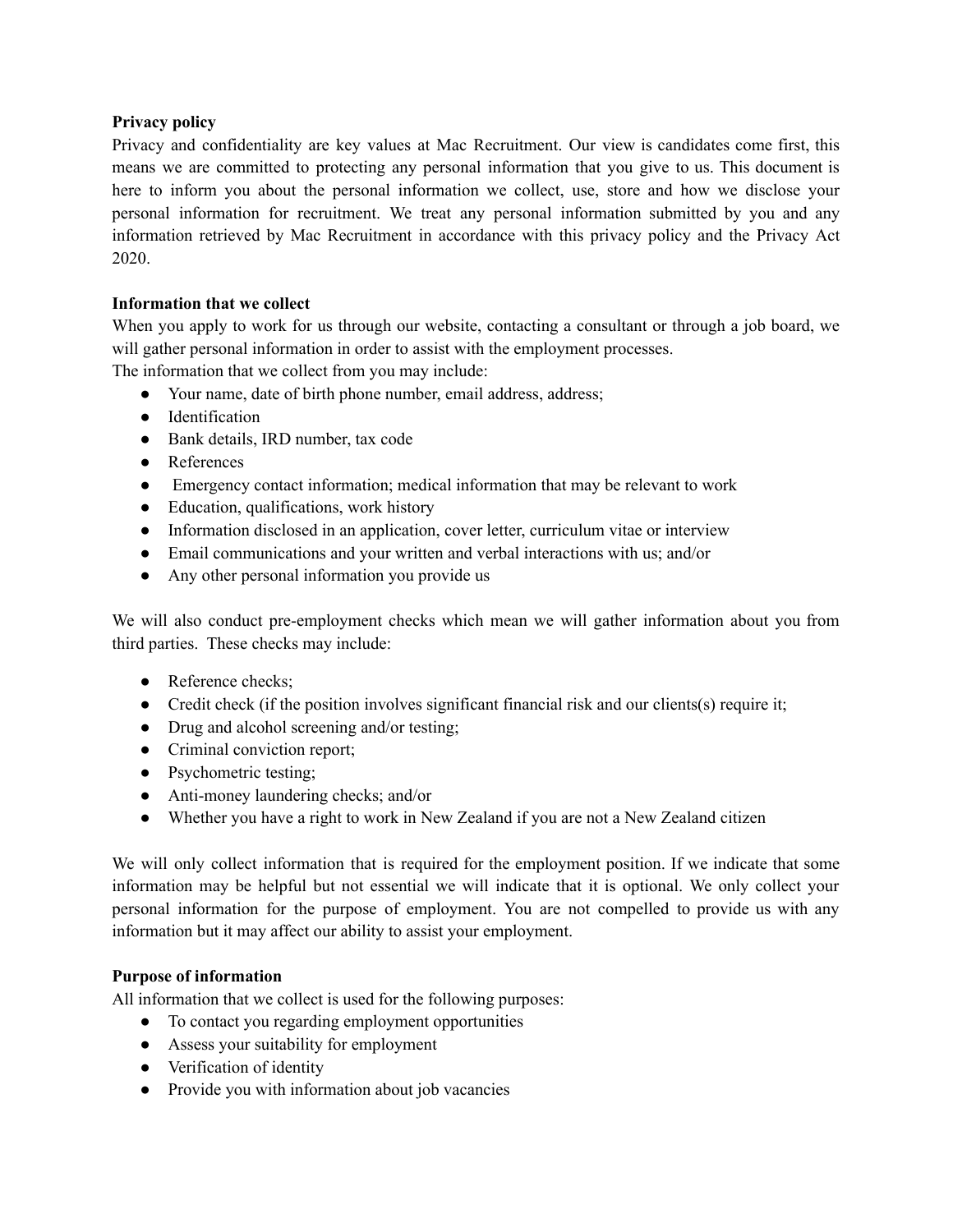- Communicate with you (for example to provide support, or correspond with you about your application and role with us)
- To provide our clients with reporting specific to the services we deliver to them
- Comply with any legal obligations.

If we need to use your personal information for any reason that is not listed above, we will explain to you at that time why we need to use it in that way, and ask for your consent.

## **How we collect personal information**

We collect your personal information, for the identified purposes, the ways in which we may collect your information include:

- When you provide information by phone or in documents such as an application form or a resumé either in digital form or hard copy
- Through interviews with you in person or on the telephone
- By conducting reference checks with the individuals that you have nominated for referees.
- From Clients to whom services are supplied as part of our temporary staffing business;
- Through the administration and assessment of the results of pre-employment tests and the interpretation of the results of such tests.
- We may collect Web Site visitors' contact information (such as their email address).

## **Who sees your personal information**

We may disclose your personal information to:

- Our staff
- Our clients if we are putting you forward for a job.
- Third parties to conduct pre-employment checks. The third parties may include a nominated credit check organisation, the Ministry of Justice, a drug and alcohol testing organisation, a nominated psychometric testing organisation, and/or Immigration New Zealand VisaView
- Government departments or agencies whose mandates allow them to require us to provide it; and/or
- Any other person or organisation that you have authorised us to disclose your information to.

If we need to disclose your personal information for any reason not listed above, we will explain why and ask for your consent.

#### **Consent**

We seek and confirm your consent to use your personal information as explained above. If you supply further personal information it is assumed the consent we originally received is applicable to personal information supplied at a later time. Consent may be provided in writing or verbally, or it may be implied, such as when you send us unsolicited personal information, in paper copy or electronically. Your consent can be withdrawn if you notify our team. If you have received this form in hard copy, we will ask you to sign one copy signifying your consent. If you receive this via email, as a reply to the receipt of unsolicited personal information, your consent will be presumed and you do not need to return anything.

If you do not wish to have your personal information used for a particular purpose you can contact us to notify us of your wishes. Our practice is that if we wish to collect Personal Information via the Internet about you (such as name, contact information or other registration information), we will: